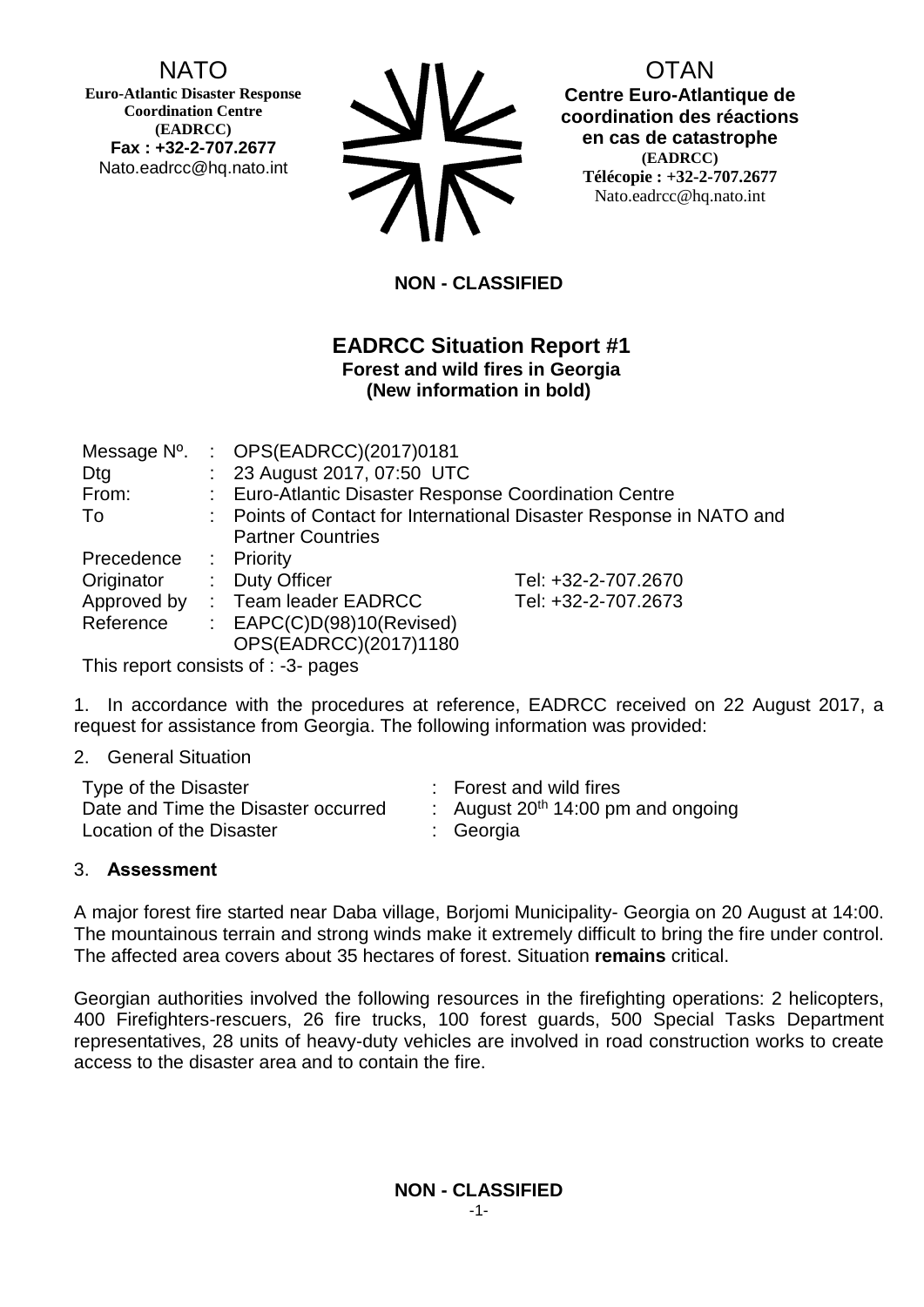

- 4. Assistance provided:
	- Republic of Azerbaijan provided 1 helicopter on Monday 21 August and it was involved in firefighting operations all day of 22nd of August. **A second firefighting helicopter and two transport helicopters started to operate on 23 August. Azerbaijan also provided on 23 August the following ground capabilities: 92 firefighters-rescuers, 12 fire trucks and a logistic support unit (7 special vehicles, including mobile kitchen).**
	- Republic of Turkey provided 2 helicopters and 1 firefighting aircraft on 22 August.
	- Republic of Belarus **provided** 1 helicopter "Mi-26", **which started the firefighting operations on 23 August**
	- **Armenia provided 65 firefighters-rescuers and 13 units of vehicles**
- 5. Following international assistance is required: 6 Firefighting helicopters with water buckets.
- 6. The coordinates of the affected area are: 41°49'18.90"N 43°27'3.62"E
- 7. Point of Entry:

 Tbilisi International Airport Batumi International Airport Kutaisi International Airport

8. The Operational Point of Contact can be reached in the following ways:

| Name:            | Mr. Shalva Akhvlediani                                                             |
|------------------|------------------------------------------------------------------------------------|
| Organisation:    | LEPL Emergency Management Agency of the Ministry of Internal<br>Affairs of Georgia |
| Telephone:       | +995 322 141633                                                                    |
| Mobile phone:    | +995 577 10 85 10                                                                  |
| Fax:             | +995 32241 70 07                                                                   |
| E-mail:          | cepgeorgia@mia.gov.ge; sh_akhvlediani@hotmail.com                                  |
| Operating hours: | 24/7                                                                               |

## 9. **Response co-ordination.**

9.1. With a view to providing a coordinated response to the stricken nation's requirements, nations in a position to meet these demands, in full or in part, are invited to reply to the Operational